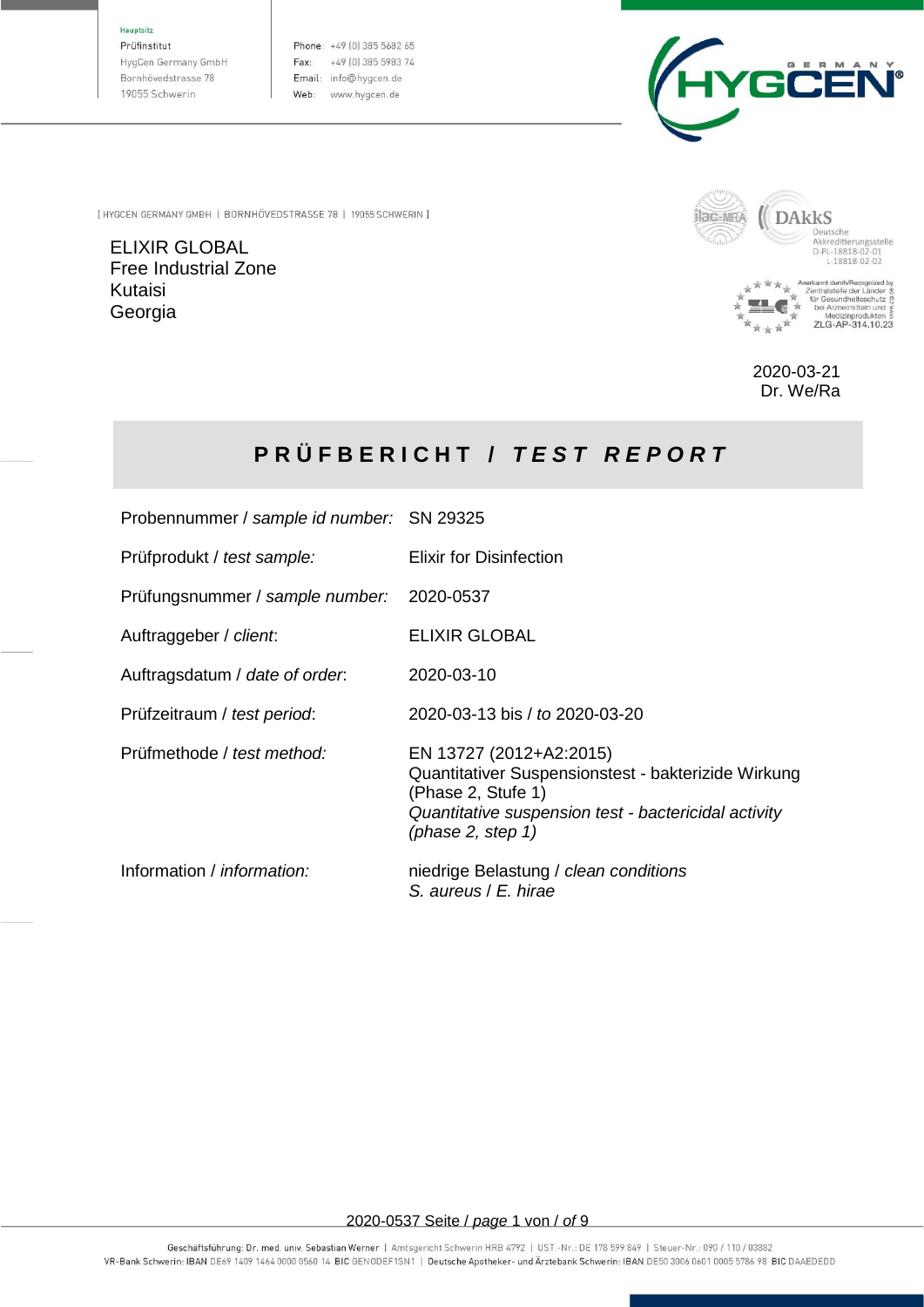

## **Identifizierung der Probe /** *identification of the sample*

| Probennummer / sample id number:                                                                                            | SN 29325                                                                                                                                                                                                                                                                                                                                    |
|-----------------------------------------------------------------------------------------------------------------------------|---------------------------------------------------------------------------------------------------------------------------------------------------------------------------------------------------------------------------------------------------------------------------------------------------------------------------------------------|
| Prüfprodukt / test sample:                                                                                                  | <b>Elixir for Disinfection</b>                                                                                                                                                                                                                                                                                                              |
| Chargennummer / batch number:                                                                                               | Batch of Quart. II 2019                                                                                                                                                                                                                                                                                                                     |
| Lieferdatum / date of delivery:                                                                                             | 2020-03-09                                                                                                                                                                                                                                                                                                                                  |
| Lagerbedingungen / storage conditions:                                                                                      | die des Herstellers / those of the manufacturer                                                                                                                                                                                                                                                                                             |
| Vom Hersteller zur Anwendung empfohlenes<br>Verdünnungsmittel / product diluent<br>recommended by the manufacturer for use: | konzentrierte Anwendung / concentrated application                                                                                                                                                                                                                                                                                          |
| Aussehen / appearance:                                                                                                      | klare, farblose Flüssigkeit / clear, colourless liquid                                                                                                                                                                                                                                                                                      |
| Geruch / odour.                                                                                                             | alkoholisch / alcoholic                                                                                                                                                                                                                                                                                                                     |
| Wirkstoffsubstanz(en) laut<br>Herstellerangaben /<br>active substance(s) according to the<br>manufacturer:                  | in 100g / per 100g:<br>0.045% Hypochlorous acid (HClO) - CAS 7790-92-3 /<br>EINICS-No. 232-232-5,<br>0.005% Hypochlorite Ion (OCI -) - CAS-No. 14380-<br>61-1 / EINECS-No. 231-668-3,<br>0.260% Sodium chloride (NaCl), CAS-No 7647-14-5<br>EINECS-No 231-598-3,<br>99.690% Water (electro-activated) - CAS 7732-18-5 /<br>EINECS 231-791-2 |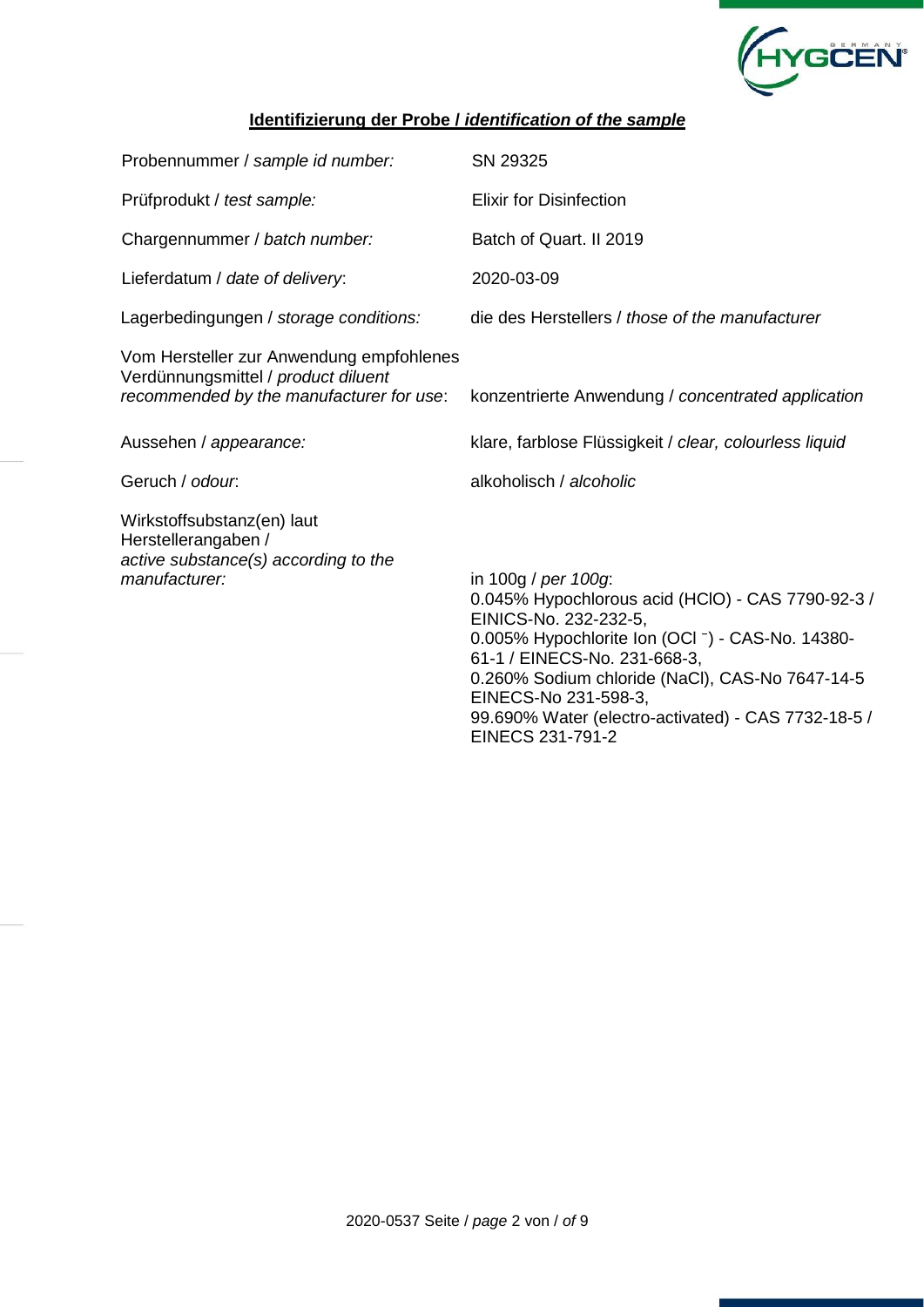

## **Prüfverfahrensbeschreibung /** *description of the test method*

| Prüfmethode / test method:                                                         | EN 13727 (2012+A2:2015)<br>Quantitativer Suspensionsversuch zur Bestimmung der<br>bakteriziden Wirkung im humanmedizinischen Bereich -<br>Prüfverfahren und Anforderungen (Phase 2, Stufe 1) |                                       |
|------------------------------------------------------------------------------------|----------------------------------------------------------------------------------------------------------------------------------------------------------------------------------------------|---------------------------------------|
|                                                                                    | EN 13727 (2012+A2:2015)<br>Quantitative suspension test for the evaluation of<br>bactericidal activity in the medical area - Test method<br>and requirements (phase 2, step 1)               |                                       |
|                                                                                    | SOP 02-051                                                                                                                                                                                   |                                       |
| Prüftemperatur(en) /<br>test temperature(s):                                       | $20^{\circ}$ C $\pm$ 1°C                                                                                                                                                                     |                                       |
| Produktprüfkonzentration(en) /<br>sample test concentration(s):                    | 97%, 80%, 50%, 10% (v/v)<br>tatsächliche Prüfkonzentration(en) /<br>real test concentration(s)                                                                                               |                                       |
| Aussehen der Produktverdünnung(en) /<br>appearance of the product dilution(s):     | klar / clear                                                                                                                                                                                 |                                       |
| Belastungssubstanz(en) /<br>interfering substance(s):                              | niedrige Belastung / clean conditions:<br>0,3g/l Rinderserumalbumin / 0.3g/l bovine serum albumin                                                                                            |                                       |
| Prüfkeim(e) / test organism(s):                                                    | Staphylococcus aureus<br>Enterococcus hirae                                                                                                                                                  | <b>ATCC 6538</b><br><b>ATCC 10541</b> |
| Einwirkzeit(en) / contact time(s):                                                 | 30 und / and 60 Sekunden / seconds                                                                                                                                                           |                                       |
| Bebrütungstemperatur /<br>incubation temperature:                                  | $36^{\circ}$ C ± 1 $^{\circ}$ C - 48h                                                                                                                                                        |                                       |
| Auszählverfahren / counting procedure: Gussplattenverfahren / pour plate technique |                                                                                                                                                                                              |                                       |
| Probenverdünnungsmittel /<br>diluent used for test solution:                       | destilliertes Wasser / distilled water                                                                                                                                                       |                                       |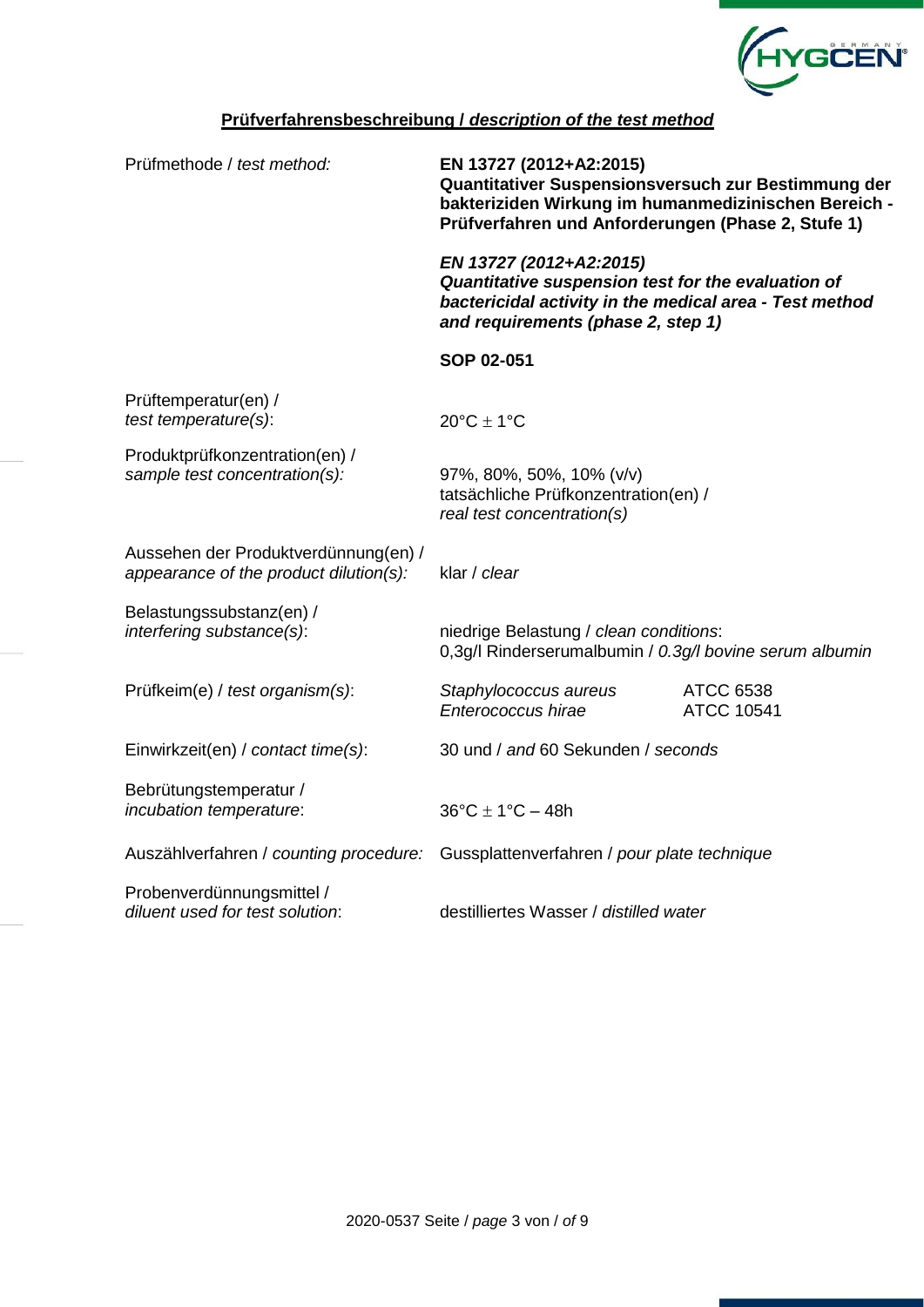

Verfahren der Neutralisation /<br>method of neutralisation:

*method of neutralisation*: Verdünnungs-Neutralisation / *dilution neutralisation*

Neutralisationsmedium / *neutraliser*: 3% Tween 80 + 0,3% Lezithin + 0,1% Histidin +

0,5% Natrium-Thiosulfat / *3% polysorbate 80 + 0.3% lecithine + 0.1% histidine + 0.5% sodium thiosulphate*

Stabilität und Aussehen des Gemisches während des Prüfablaufs / *stability and appearance of the mixture during the* 

*procedure:* keine Ausfällungen oder Ausflockungen außer bei 97%, 80% und 50% / *no precipitation or flocculation except at 97%, 80% and 50%*

#### **Prüfanforderung / test** *requirement:*

EN 13727: Reduktion / *reduction* ≥ 5lg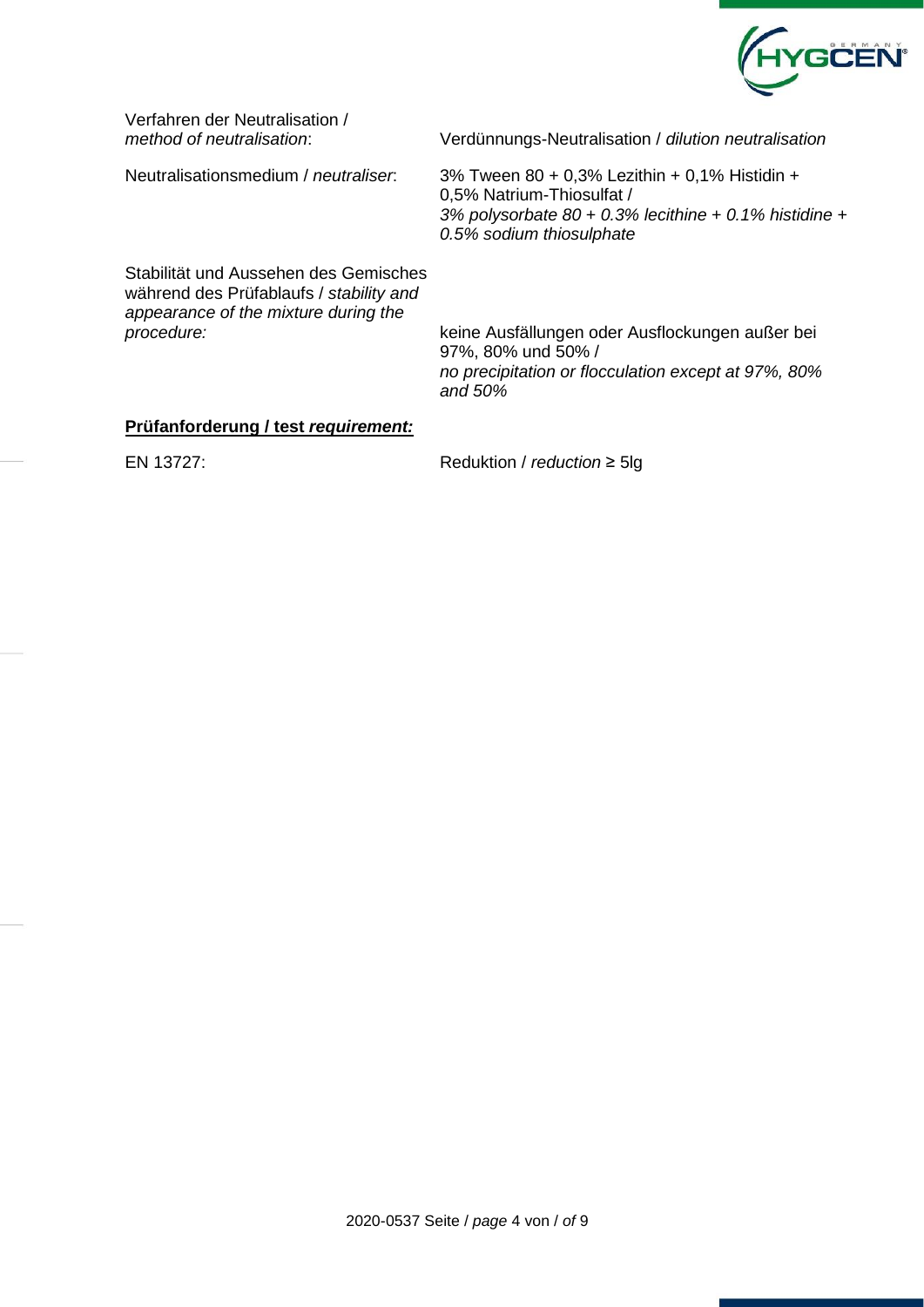

### **Prüfergebnisse /** *test results* **EN 13727**

Prüfprodukt / *test sample*: Elixir for Disinfection Chargennummer: / *batch number:* Batch of Quart. II 2019 SN 29325

Prüfkeim / *test organism*: *S. aureus* Belastungssubstanz / *interfering substance:* niedrige Belastung / *clean conditions*

|                                    |                          | Validierungsprüfung / validation test                                |           |                               |                                       |                                                                         |          |           | Prüfung (Na) bei den tatsächlichen Prüfkonzentrationen<br><b>Prüfkeimsuspension /</b><br>von $(v/v)$ /<br>test organism<br>test (Na) at the real test concentrations of $(v/v)$<br>suspension |                                                                |           |                                      |                                                                |                                         |        |                                         |                      |                                  |                      |         |                                |
|------------------------------------|--------------------------|----------------------------------------------------------------------|-----------|-------------------------------|---------------------------------------|-------------------------------------------------------------------------|----------|-----------|-----------------------------------------------------------------------------------------------------------------------------------------------------------------------------------------------|----------------------------------------------------------------|-----------|--------------------------------------|----------------------------------------------------------------|-----------------------------------------|--------|-----------------------------------------|----------------------|----------------------------------|----------------------|---------|--------------------------------|
| Einwirkzeit /<br>contact time:     |                          | Validierungs-<br>suspension /<br>validation<br>suspension<br>$(N_v)$ |           | Kontrolle /<br>control<br>(A) |                                       | Kontrolle /<br>Kontrolle /<br>control<br>control<br>(B)<br>(C)<br>(97%) |          |           | (N and $N_0$ )                                                                                                                                                                                |                                                                |           |                                      | 97%                                                            |                                         |        | 80%                                     |                      | 50%                              |                      | 10%     |                                |
| 30sec                              | Vc:<br>N <sub>v0</sub> : | 29<br>36<br>32.5                                                     | Vc:<br>A: | 27<br>34<br>30.5              | Vc:<br>B:<br>Vc:<br>Nv <sub>B</sub> : | 37<br>34.5<br>34<br>33.0                                                | 32<br>32 | Vc:<br>C: | 37<br>32<br>34.5                                                                                                                                                                              | $10^{-7}$ :<br>$10^{-8}$ :<br>N:<br>IgN:<br>IgN <sub>0</sub> : | 150<br>13 | 169<br>11<br>.60x109<br>9.20<br>7.20 | Vc 10 <sup>0</sup> :<br>$Vc 10^{-1}$ :<br>Na:<br>lgNa:<br>lgR: | 0<br>$\Omega$<br>< 140<br>2.15<br>>5.05 | 0<br>0 | 0<br>$\Omega$<br>< 140<br>2.15<br>>5.05 | 0<br>$\Omega$        | 0<br>ሰ<br>< 140<br>2.15<br>>5.05 | $\Omega$<br>$\Omega$ | 51<br>4 | 44<br>4<br>475<br>2.68<br>4.52 |
| Ergebnis gültig /<br>result valid: |                          | ja / yes                                                             |           | ja / yes                      |                                       | ja / yes                                                                |          |           | ja / yes                                                                                                                                                                                      |                                                                |           | ja / yes                             | $lgR \geq 5$                                                   | ja / yes                                |        | ja / yes                                |                      | ja / yes                         |                      |         | nein / no                      |
| 60sec                              | Vc:<br>N <sub>v0</sub> : | 36<br>29<br>32.5                                                     | Vc:<br>A: | 29<br>30<br>29.5              | Vc:<br>B:<br>Vc:<br>Nv <sub>B</sub> : | 37<br>34.5<br>34<br>33.0                                                | 32<br>32 | Vc:<br>C: | 27<br>30<br>28.5                                                                                                                                                                              | $10^{-7}$ :<br>$10^{-8}$ :<br>N:<br>IgN:<br>IgN <sub>0</sub> : | 150<br>13 | 169<br>11<br>.60x109<br>9.20<br>7.20 | Vc 10 <sup>0</sup> :<br>$Vc 10^{-1}$ :<br>Na:<br>lgNa:<br>lgR: | 0<br>$\Omega$<br>< 140<br>2.15<br>>5.05 | 0<br>0 | 0<br>$\Omega$<br>< 140<br>2.15<br>>5.05 | $\Omega$<br>$\Omega$ | 0<br>< 140<br>2.15<br>>5.05      | $\Omega$             | 70<br>9 | 91<br>805<br>2.90<br>4.30      |
| Ergebnis gültig /<br>result valid: |                          | ja / yes                                                             |           | ja / yes                      |                                       | ja / yes                                                                |          |           | ja / yes                                                                                                                                                                                      |                                                                |           | ja / yes                             | $lgR \geq 5$                                                   | ja / yes                                |        | ja / yes                                |                      | ja / yes                         |                      |         | nein / no                      |
| pH-Werte /<br>pH values:           |                          |                                                                      |           |                               |                                       |                                                                         |          |           |                                                                                                                                                                                               |                                                                |           |                                      |                                                                | 3.61                                    |        | 3.65                                    |                      | 3.70                             |                      |         | 4.10                           |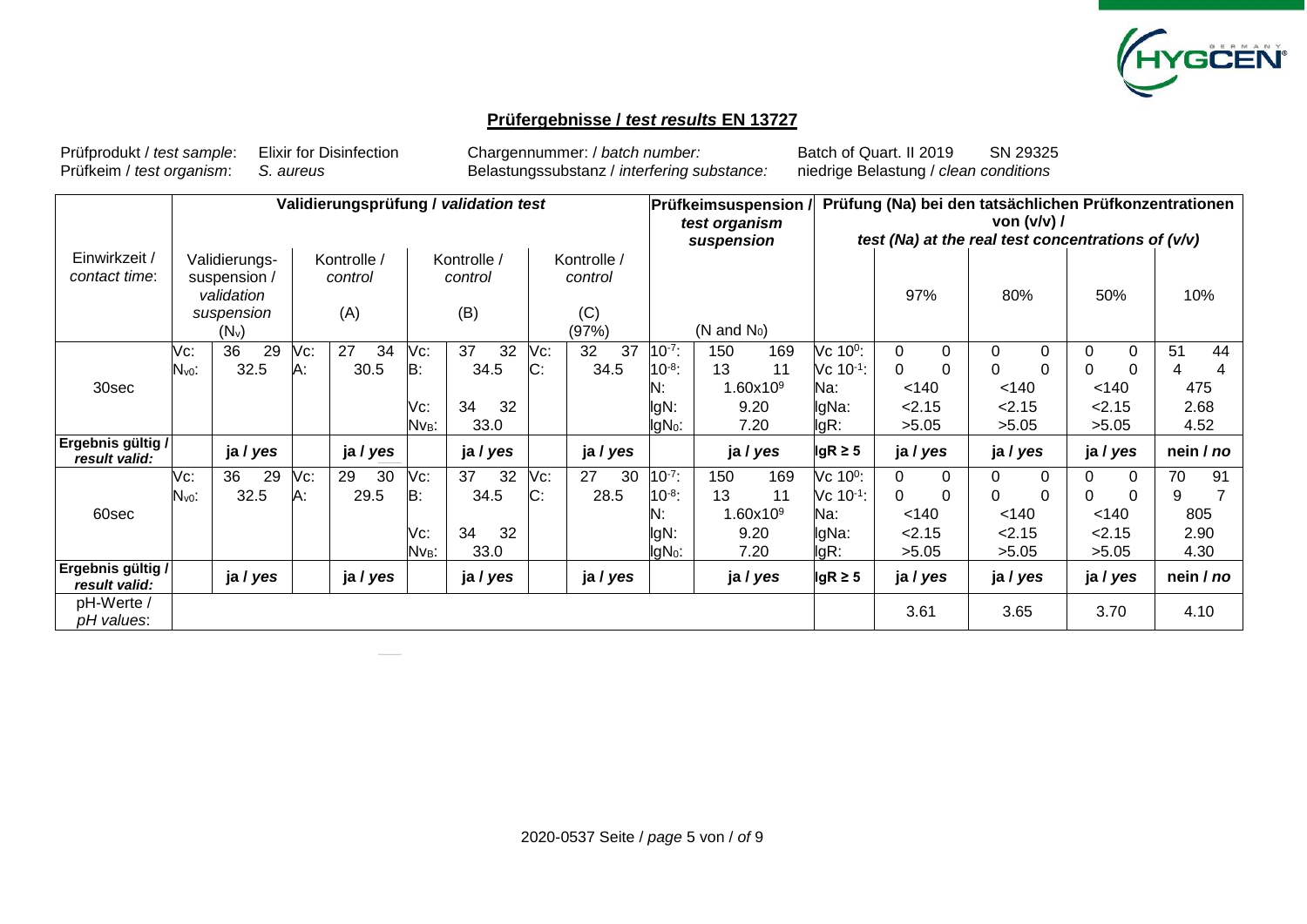

### **Prüfergebnisse /** *test results* **EN 13727**

Prüfprodukt / *test sample*: Elixir for Disinfection Chargennummer: / *batch number:* Batch of Quart. II 2019 SN 29325

Prüfkeim / *test organism*: *E. hirae* Belastungssubstanz / *interfering substance:* niedrige Belastung / *clean conditions*

|                                    | Validierungsprüfung / validation test |                                                                      |           |                               |                                       |                                                                                            |          |           |                        | Prüfung (Na) bei den tatsächlichen Prüfkonzentrationen<br><b>Prüfkeimsuspension</b><br>von $(v/v)$ /<br>test organism<br>test (Na) at the real test concentrations of $(v/v)$<br>suspension |           |                                                   |                                                                       |                                                |               |                                  |               |                                         |                      |                                                |                      |
|------------------------------------|---------------------------------------|----------------------------------------------------------------------|-----------|-------------------------------|---------------------------------------|--------------------------------------------------------------------------------------------|----------|-----------|------------------------|---------------------------------------------------------------------------------------------------------------------------------------------------------------------------------------------|-----------|---------------------------------------------------|-----------------------------------------------------------------------|------------------------------------------------|---------------|----------------------------------|---------------|-----------------------------------------|----------------------|------------------------------------------------|----------------------|
| Einwirkzeit /<br>contact time:     |                                       | Validierungs-<br>suspension /<br>validation<br>suspension<br>$(N_v)$ |           | Kontrolle /<br>control<br>(A) |                                       | Kontrolle /<br>Kontrolle /<br>control<br>control<br>(B)<br>(C)<br>(97%)<br>$(Nv_B / 1000)$ |          |           | $(N \text{ and } N_0)$ |                                                                                                                                                                                             |           |                                                   | 97%                                                                   |                                                | 80%           |                                  | 50%           |                                         | 10%                  |                                                |                      |
| 30sec                              | Vc:<br>$N_{v0}$ :                     | 50<br>66<br>58.0                                                     | Vc:<br>Α: | 54<br>5 <sup>1</sup><br>52.5  | Vc:<br>B:<br>Vc:<br>Nv <sub>B</sub> : | 56<br>55.5<br>74<br>64.5                                                                   | 55<br>55 | Vc:<br>C: | 40<br>50<br>45.0       | $10^{-7}$ :<br>$10^{-8}$ :<br>N:<br>lgN:<br>lgN <sub>0</sub> :                                                                                                                              | 196<br>25 | 221<br>22<br>2.11x10 <sup>9</sup><br>9.32<br>7.32 | Vc 10 <sup>0</sup> :<br>Vc 10 <sup>-1</sup> :<br>Na:<br>lgNa:<br>lgR: | 0<br>0<br>< 140<br>2.15<br>>5.17               | 0<br>0        | 0<br>ი<br>< 140<br>2.15<br>>5.17 | 0<br>0        | 0<br>0<br>< 140<br>2.15<br>>5.17        | $\Omega$<br>$\Omega$ | $\Omega$<br>$\Omega$<br>< 140<br>2.15<br>>5.17 | $\Omega$<br>$\Omega$ |
| Ergebnis gültig /<br>result valid: |                                       | ja / yes                                                             |           | ja / yes                      |                                       | ja / yes                                                                                   |          |           | ja / yes               |                                                                                                                                                                                             |           | ja / yes                                          | $lgR \geq 5$                                                          |                                                | ja / yes      | ja / yes                         |               | ja / yes                                |                      | ja / yes                                       |                      |
| 60sec                              | Vc:<br>$N_{v0}$ :                     | 66<br>50<br>58.0                                                     | Vc:<br>Α: | 53<br>55<br>54.0              | Vc:<br>B:<br>Vc:<br>Nv <sub>B</sub> : | 56<br>55.5<br>74<br>64.5                                                                   | 55<br>55 | Vc:<br>C: | 56<br>46<br>51.0       | $10^{-7}$ :<br>$10^{-8}$ :<br>N:<br>lgN:<br>lgN <sub>0</sub> :                                                                                                                              | 196<br>25 | 221<br>22<br>2.11x10 <sup>9</sup><br>9.32<br>7.32 | Vc 10 <sup>0</sup> :<br>Vc 10 <sup>-1</sup> :<br>Na:<br>lgNa:<br>lgR: | $\Omega$<br>$\Omega$<br>< 140<br>2.15<br>>5.17 | $\Omega$<br>0 | 0<br>ი<br>< 140<br>2.15<br>>5.17 | $\Omega$<br>0 | 0<br>$\Omega$<br>< 140<br>2.15<br>>5.17 | $\Omega$<br>0        | $\Omega$<br>0<br>805<br>2.90<br>>5.17          | $\Omega$<br>$\Omega$ |
| Ergebnis gültig /<br>result valid: |                                       | ja / yes                                                             |           | ja / yes                      |                                       | ja / yes                                                                                   |          |           | ja / yes               |                                                                                                                                                                                             |           | ja / yes                                          | $lgR \geq 5$                                                          |                                                | ja / yes      | ja / yes                         |               | ja / yes                                |                      | ja / yes                                       |                      |
| pH-Werte /<br>pH values:           |                                       |                                                                      |           |                               |                                       |                                                                                            |          |           |                        |                                                                                                                                                                                             |           |                                                   |                                                                       | 3.64                                           |               | 3.64                             |               | 3.75                                    |                      | 4.50                                           |                      |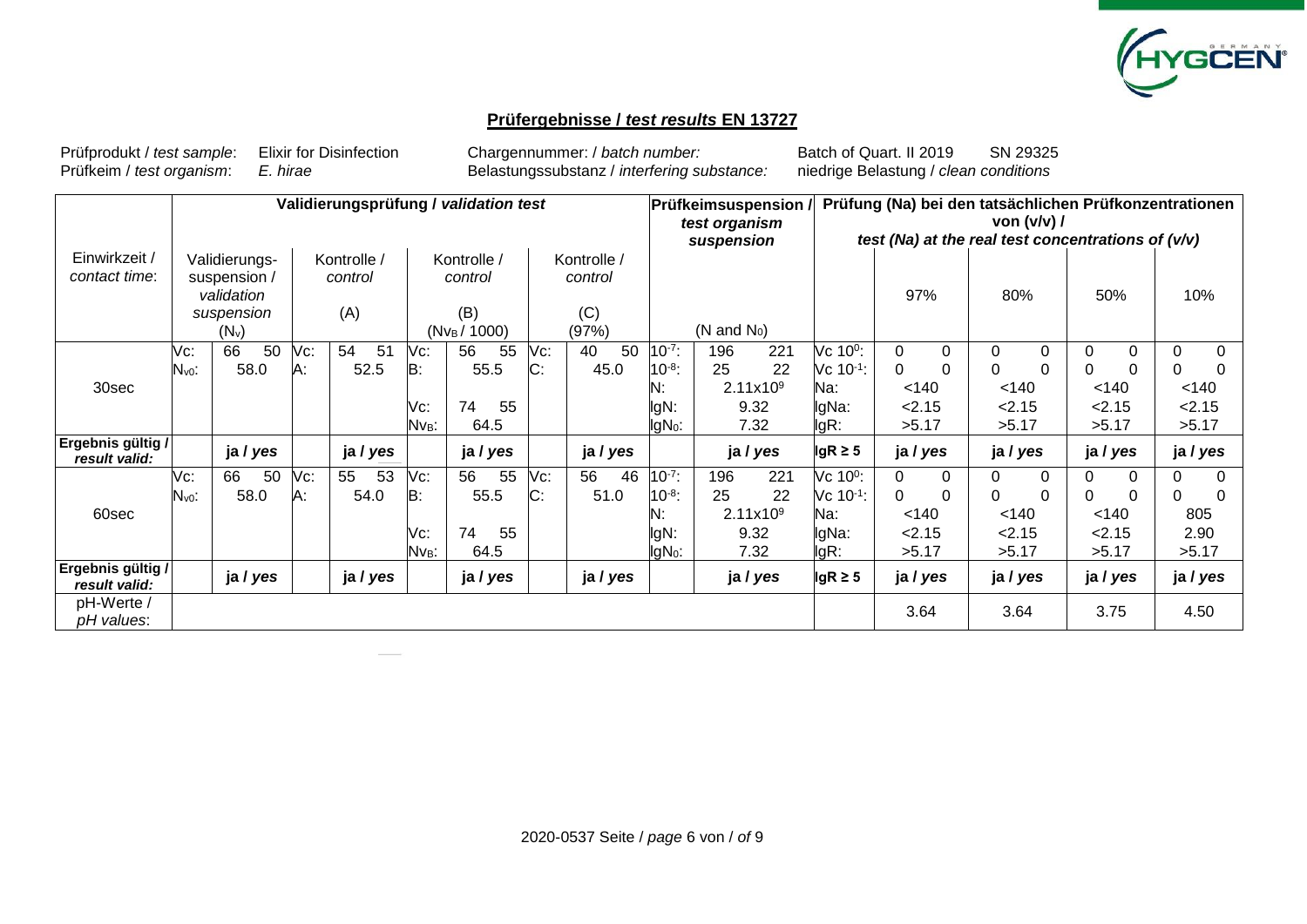

#### **Grundlegende Grenzwerte /** *basic limits***:**

| N                | ist zwischen 1,5 und 5,0 x 10 <sup>8</sup> KBE/ml (8,17 ≤ lgN ≤ 8,70) /<br>is between 1.5 and 5.0 x 10 <sup>8</sup> cfu/ml (8.17 ≤ lgN ≤ 8.70)    |
|------------------|---------------------------------------------------------------------------------------------------------------------------------------------------|
| N modified       | ist zwischen 1,5 und 5,0 x 10 <sup>9</sup> KBE/ml (9,17 ≤ lgN ≤ 9,70) /                                                                           |
|                  | is between 1.5 and 5.0 x 10 <sup>9</sup> cfu/ml (9.17 $\leq$ lgN $\leq$ 9.70)                                                                     |
| $N_0$            | ist zwischen 1,5 und 5,0 x 10 <sup>7</sup> KBE/ml (7,17 ≤ lgN ≤ 7,70) /                                                                           |
|                  | is between 1.5 and 5.0 x 10 <sup>7</sup> cfu/ml (7.17 $\leq$ lgN $\leq$ 7.70)                                                                     |
| N <sub>Vo</sub>  | ist zwischen 30 und 160 (3 x 10 <sup>1</sup> und 1,6 x 10 <sup>2</sup> ) / is between 30 and 160 (3 x 10 <sup>1</sup> and 1.6 x 10 <sup>2</sup> ) |
| Nv               | ist zwischen 300 und 1600 / is between 300 and 1600                                                                                               |
| Nv modified      | ist zwischen 3 x 10 <sup>3</sup> und 1.6 x 10 <sup>4</sup> / is between 3 x 10 <sup>3</sup> and 1.6 x 10 <sup>4</sup>                             |
| $Nv_{B (x1000)}$ | ist zwischen 3 x 10 <sup>4</sup> und 1.6 x 10 <sup>5</sup> / is between 3 x 10 <sup>4</sup> and 1.6 x 10 <sup>5</sup>                             |
| A, B, C          | ist gleich oder größer als 0,5 x $N_{\nu 0}$ / is equal to or greater than 0.5 times $N_{\nu 0}$                                                  |
| nd               | ist nicht durchgeführt / not done                                                                                                                 |
| na               | ist nicht auswertbar, is not evaluable                                                                                                            |

Bei der Kontrolle der gewichteten Mittelwerte der Auszählungen sind die Quotienten nicht kleiner als 5 und nicht größer als 15. / *In the control of weighted mean the quotients are not less than 5 and not greater than 15.*

#### **Erläuterung von Begriffen und Abkürzungen /** *Explanation of terms and abbreviations***:**

| Vc<br>N<br>$N_0$    | $=$<br>$=$<br>$=$ | Lebendkeimzahl / viable count<br>Anzahl der KBE/ml der Prüfsuspension / number of cfu/ml of the test suspension<br>Anzahl der KBE/ml in dem Prüfgemisch zu Beginn der Einwirkzeit, sie beträgt ein Zehntel (im modifizierten<br>Verfahren ein Hundertstel) von N aufgrund der Verdünnung durch Zugabe von Produkt und<br>Belastungssubstanz / number of cfu/ml in the test mixture at the beginning of the contact time, it is one-tenth<br>(in the modified method a hundredth) of N due to the dilution by adding product and interfering substance                                                                                                                                                                                                                     |
|---------------------|-------------------|---------------------------------------------------------------------------------------------------------------------------------------------------------------------------------------------------------------------------------------------------------------------------------------------------------------------------------------------------------------------------------------------------------------------------------------------------------------------------------------------------------------------------------------------------------------------------------------------------------------------------------------------------------------------------------------------------------------------------------------------------------------------------|
| Nv                  | $=$               | Anzahl der Zellen je ml in der Validierungssuspension; Sie ist zehnmal so hoch wie die Zellzahl als Vc Wert<br>aufgrund des Verdünnungsschrittes von 10 <sup>-1</sup> . / number of cells per ml in the validation suspension; tenfold<br>higher than the Vc value because of the dilution step of $10^{-1}$                                                                                                                                                                                                                                                                                                                                                                                                                                                              |
| $N_{v0}$ , $N_{vB}$ | $=$               | Anzahl der Zellen je ml in den Prüfgemischen A, B und C zu Beginn der Einwirkzeit / number of cfu/ml in the<br>mixtures A, B and C at the beginning of the contact time<br>Im Falle der Kontrolle des Neutralisationsmediumskontrolle B im Verdünnungs-Neutralisationsverfahren / In<br>the case of neutralizer control B (dilution neutralisation method) ist es die Anzahl der Zellen je ml nach 100-<br>facher Verdünnung. N <sub>y0</sub> ist 1/10 des Mittelwertes der berücksichtigten Vc-Werte von N <sub>y</sub> , sofern N <sub>yB</sub> ein<br>Tausendstel ist. / it is the number of cells per ml after 100-fold dilution. N <sub>V0</sub> is one-tenth of the mean of the Vc<br>values of $N_V$ taken into account, in case of $N_{VB}$ it is one thousandth. |
| R<br><b>Na</b>      | $=$<br>$=$        | Reduktion der Lebendkeimzahl / reduction of the viable count<br>Anzahl der überlebenden Zellen per ml in dem Prüfgemisch am Ende der Einwirkzeit und vor der<br>Neutralisation oder Membranfiltration / number of survivors per ml in the test mixture at the end of the contact<br>time and before neutralisation or membrane filtration                                                                                                                                                                                                                                                                                                                                                                                                                                 |
| Α                   | $=$               | Anzahl der überlebenden Zellen in der Kontrolle der Prüfbedingungen am Ende der Einwirkzeit. Sie<br>entspricht dem Mittelwert der berücksichtigten Vc-Werte des Gemisches. / Number of survivors of the<br>experimental conditions control at the end of the contact time. It corresponds of the mean of the Vc-values of<br>the mixture taken into account.                                                                                                                                                                                                                                                                                                                                                                                                              |
| B                   | $=$               | Anzahl der überlebenden Zellen in der Kontrolle des Neutralisationsmediums oder des Filtrationsvorganges<br>in der definierten Zeit von 5 Minuten (im Falle von Produkten mit einer Einwirkzeit von ≤ 10 min nur 10<br>Sekunden). Sie entspricht dem Mittelwert der berücksichtigten Vc- Werte des Gemisches. / Number of<br>survivors of the neutralizer control or the filtration control at the defined time of 5 minutes (in the case of<br>products with a contact time of $\leq 10$ min only 10 seconds). It corresponds to the mean of the Vc-values of the<br>mixture taken into account.                                                                                                                                                                         |
| C                   | $=$               | Anzahl der überlebenden Zellen in der Verfahrensvalidierung in der definierten Zeit von 30 Minuten. Sie<br>entspricht dem Mittelwert der berücksichtigten Vc- Werte des Gemisches. / Number of survivors of the<br>method validation at the defined time of 30 minutes. It corresponds to the mean of the Vc-values of the<br>mixture taken into account.                                                                                                                                                                                                                                                                                                                                                                                                                 |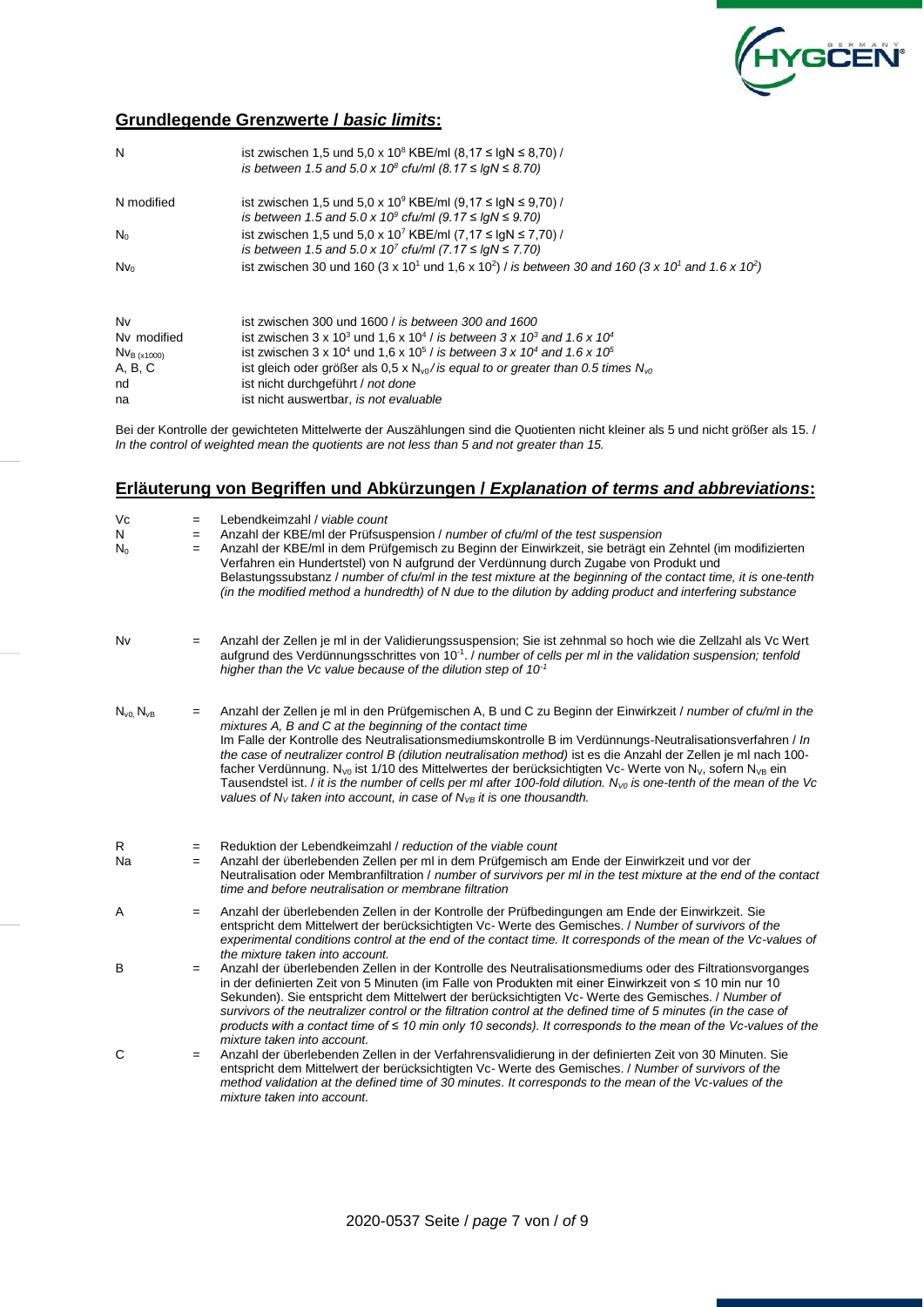

| Validierung /           |  |
|-------------------------|--|
| validation <sup>.</sup> |  |

*validation:* Alle Kontrollen und Validierungen lagen innerhalb der grundlegenden Grenzwerte / *all controls and validations were within the basic limits.*

**Abweichungen /** 

deviations: Beobachtete Abweichungen der geltenden Norm und Verfahren / *observed deviations from applicable standard and procedure:*

> Screening mit Testkeimen *Staphylococcus aureus* und *Enterococcus hirae* / *screening with test strains Staphylococcus aureus and Enterococcus hirae*

**Unwirksame Konzentrationen /**  *ineffective* 

*concentrations: S. aureus:* 10% = 30, 60sec.

**Schlussfolgerung /** 

*conclusion***:** Nach EN 13727 weist die Charge Batch of Quart. II 2019 des Produktes Elixir for Disinfection unter niedriger Belastung bei 20°C nach 30 und 60 Sekunden bei Verdünnung auf 97%, 80% und 50% (v/v) eine bakterizide Wirkung (≥ 5lg Reduktion) gegen die Testkeime *Staphylococcus aureus* und *Enterococcus hirae* auf*.*

*According to EN 13727, the batch* Batch of Quart. II 2019 *of the product* Elixir for Disinfection *shows a bactericidal activity (≥ 5lg reduction) under clean conditions at 20°C in 30 and 60 seconds when diluted at 97%, 80% and 50% (v/v) for the referenced test strains Staphylococcus aureus and Enterococcus hirae.*